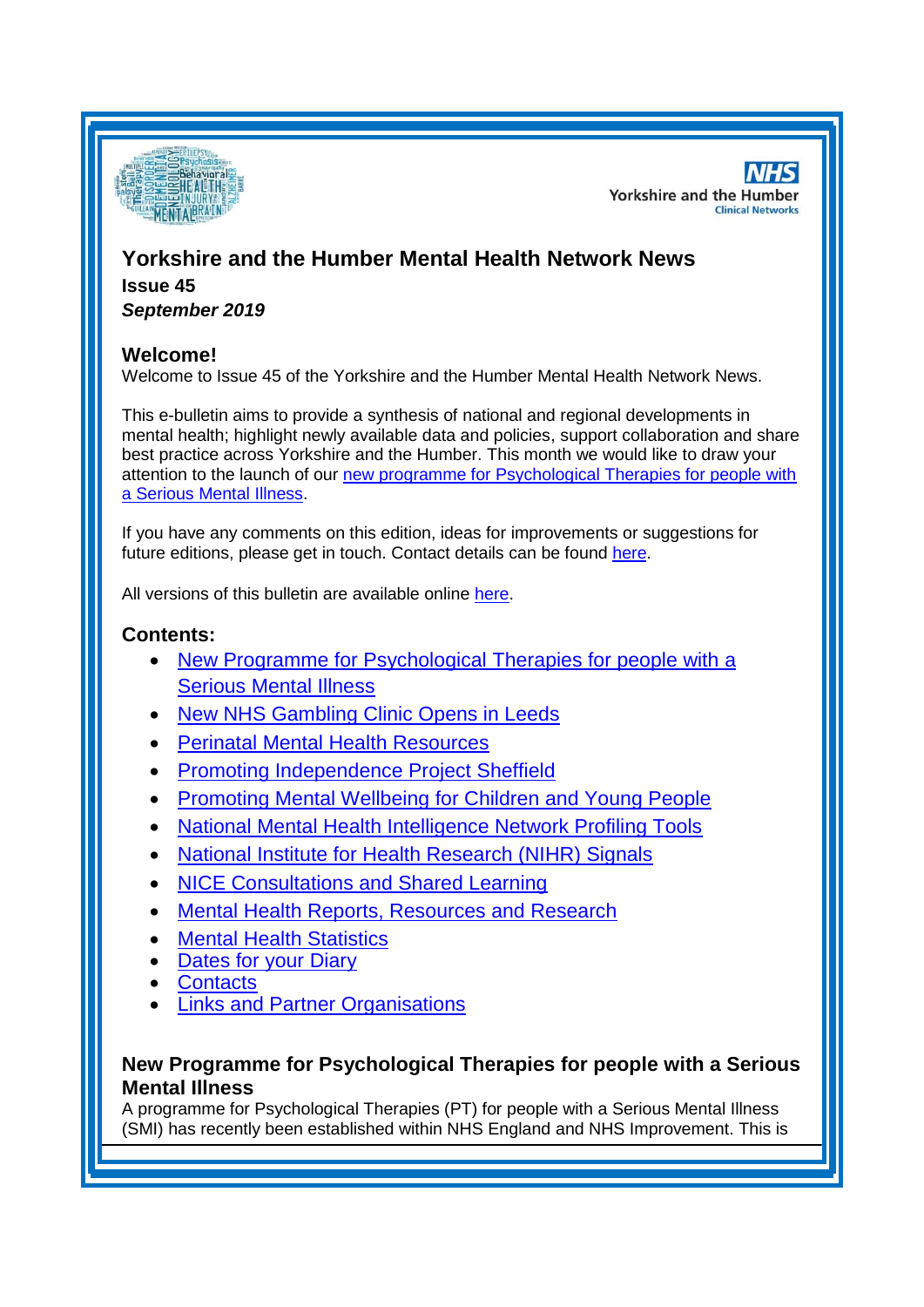in response to low levels of provision of NICE recommended psychological therapies; Five Year Forward View for Mental Health; impact of Early Intervention in Psychosis standard increasing access to CBTp and FI; and Long-Term Plan commitments.

In recognising its commitment to PT-SMI, the Clinical Network has recently appointed a Clinical Lead to this programme and considered specific focus for the clinical network team leading on this programme against the deliverables required. We are delighted to welcome Fiona Cooke, Physical Health Lead from Bradford District Care NHS Foundation Trust to the role of Clinical Lead. Fiona says:

"*It's a pleasure to be offered the opportunity to work alongside colleagues regarding PT SMI. Alongside Physical health, psychological therapy is one of my other passions. Having worked for some time in an Early intervention team I have been able to experience a psychological approach to working with individuals with SMI, and seen firsthand the impact this can have on service users.*

*This exciting programme offers clinicians an opportunity to identify existing provision and training needs. This will then lead to opportunities to develop skills in evidence based psychological therapies and recovery improving service user and staff experience of services.*

*It will enable and facilitate the development of clinical networks to share and encourage best practice and service innovation".*

The key deliverables for this programme are:

- Commissioning training courses to improve capacity to deliver PTs for SMI
- Raising profile amongst providers and commissioners of the importance of Psychological therapies within community-based MH care
- Developing guidance and standards as needed to support implementation of Psychological Therapies
- Ensuring we can measure improvement in access

Partnership working with all stakeholders is key to take forward the PT-SMI programme of work within Yorkshire and the Humber and *stakeholder event will be held on Thursday*  7<sup>th</sup> November to engage with all partners to identify priorities and develop an action plan.

Please contact [Denise Friend](mailto:denise.friend@nhs.net) for any further information at this stage.

### <span id="page-1-0"></span>**New NHS Gambling Clinic Opens in Leeds**

The first NHS gambling clinic and support services, outside of London, has opened in Leeds. In partnership with charity GamCare, the new support service for people with gambling problems is launching, operating at a number of different venues across the city.

The Leeds Community Gambling Service is the first service of its kind and involves an ambitious collaboration between gambling support charity GamCare, Leeds and York Partnership NHS Foundation Trust (LYPFT) and Leeds City Council. It is being funded by national charity GambleAware and will form part of the wider NHS Northern Gambling Service funded by NHS England.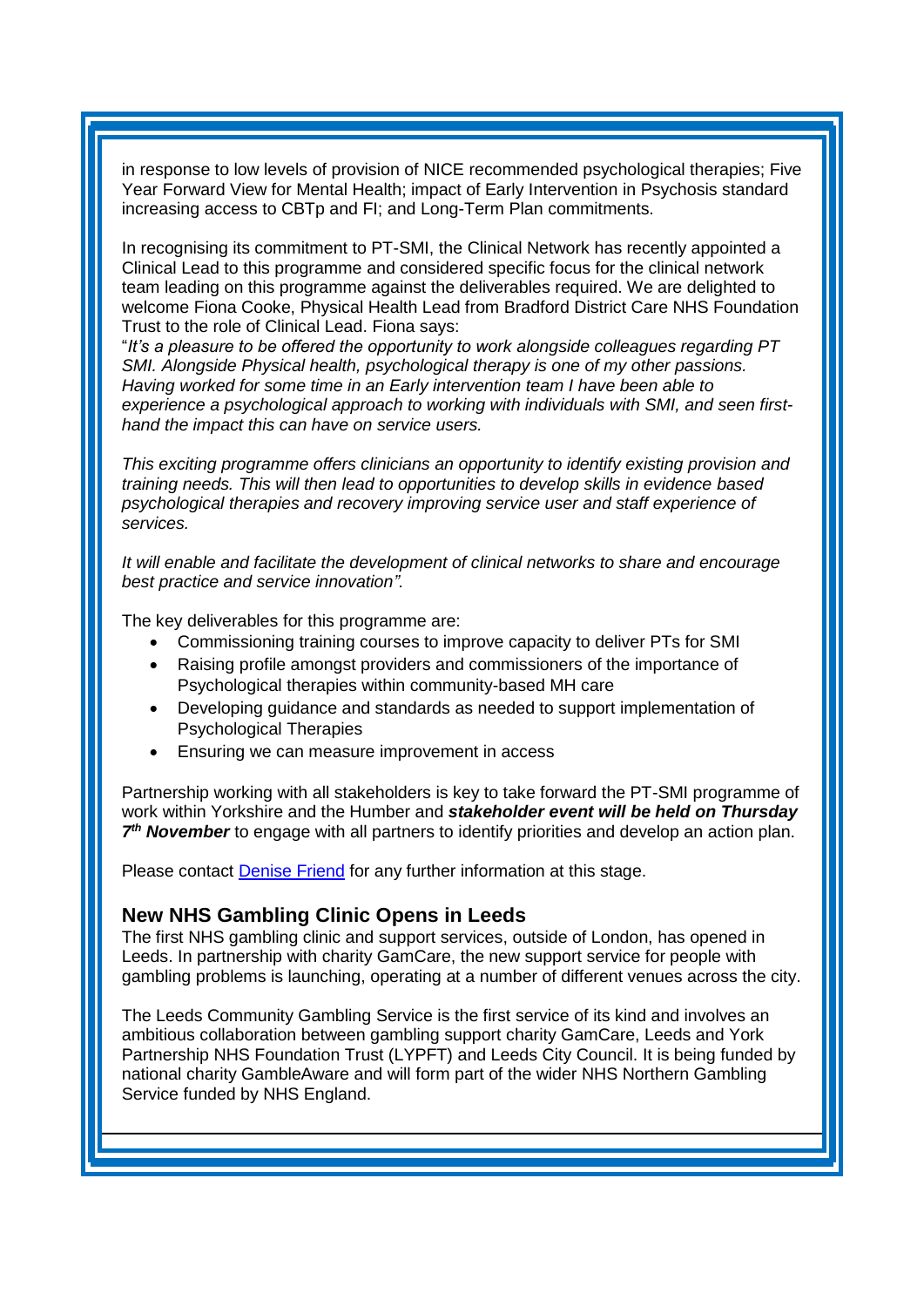#### <span id="page-2-0"></span>**Perinatal Mental Health Resources**

NHS England and NHS Improvement in the North West are raising awareness and sharing guidance regarding perinatal mental health for health care professionals. If you're a GP, Midwife, Health Visitor, or any professional who interacts with pregnant women and new mums, please follow the links below to helpful online resources:

- <https://www.youtube.com/watch?v=3xTfgAMjC7Q&feature=youtu.be> This video covers birth trauma, postnatal depression and a partner's perspective of antenatal depression, postnatal anxiety & bonding difficulties.
- <https://www.youtube.com/watch?v=Unid96ezWwI&feature=youtu.be> This video covers antenatal anxiety, maternal obsessive compulsive disorder, postnatal anxiety, postpartum psychosis, & postnatal depression.

### <span id="page-2-1"></span>**Promoting Independence Project Sheffield**

People with mental health conditions in Sheffield are to benefit from £3m funding, which will focus on their rehabilitation, through the [Promoting Independence Project.](https://www.sheffieldccg.nhs.uk/news/3-million-for-mental-health-Promoting-Independence-Project.htm)

The project has been set up to empower people who are currently living in full-time residential or nursing care as a result of mental health conditions to make the move towards supported housing and independent living. Those experiencing the effects of a serious mental health condition will be helped to have full and active lives whilst living in their own home. They will be supported to move towards independence, leading to improvements in their wellbeing and quality of life.

The service will be delivered by a South Yorkshire Consortium made up of South Yorkshire Housing Association, a charity, Together for Mental Wellbeing and Abbeyfield Grange Limited, all local mental health residential providers. This model has been chosen because it will allow the funding of this new service and mean that the same number of beds in residential and nursing care will still be funded as well.

## <span id="page-2-2"></span>**Promoting Mental Wellbeing for Children and Young People**

Recent figures found that 1 in 10 primary school children have experienced some kind of mental health disorder. Emotional problems like anxiety and depression are among the most common issues, and boys in that age group are twice as likely to be affected.

Claire Murdoch, NHS England and NHS Improvement's Mental Health Director, recently visited a school, accompanied by Kathryn Pugh, Deputy Head of Mental Health, Children and Young People's Mental Health Programme Lead, to find out how the school are supporting their pupil's mental health. The school shared their journey to achieving Silver status through the Carnegie Centre of Excellence Mental Health in Schools Award with Claire and Kathryn, and the approaches that they use to promote positive well-being for all.

As well as regularly learning and practicing breathing and mindful techniques, they also take part in the daily mile, can visit Colin the school gecko at break and lunchtimes, and have peer mentors that look out for vulnerable pupils for children to talk to.

In the Long Term Plan (LTP) the NHS have committed to continue to expand children and young people's mental health care. In the next 10 years, the NHS will continue to widen access to community-based mental health services, including through new support in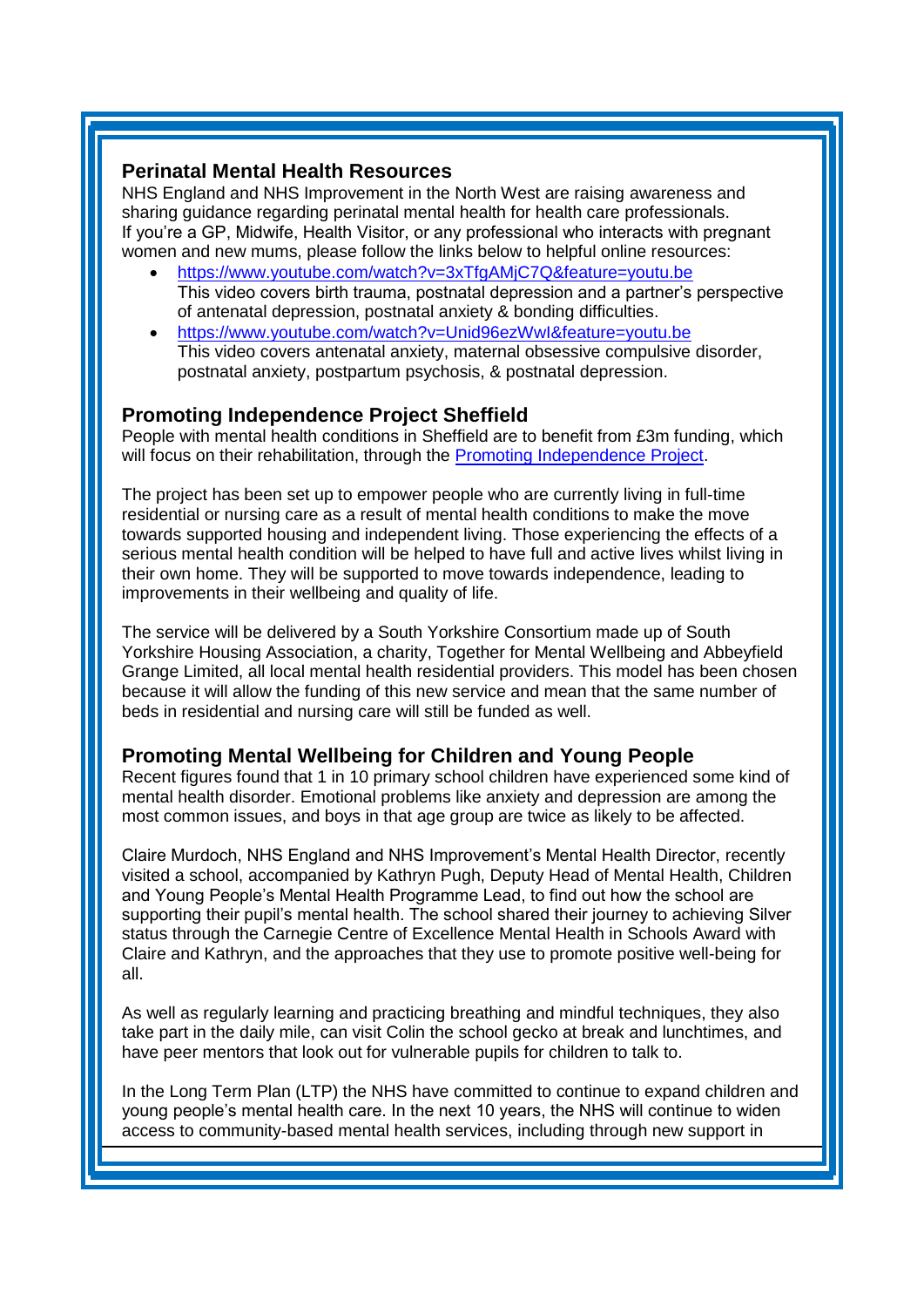schools and colleges. By 2023/24, at least an additional 345,000 children and young people aged 0-25 will be able to access support via NHS-funded mental health services and [school or college-based Mental Health Support Teams.](https://www.england.nhs.uk/mental-health/cyp/trailblazers/)

## **National Mental Health Intelligence Network Profiling Tools**

New data on suicide age-standardised rates at County and UA level was added to the suicide prevention profile for the period 2016 to 2018.

The following indicators were also updated on 3 September 2019 as part of the Official Statistic schedule:

- One children leaving care indicator in the Related risk factors domain at County & UA level (April 2016 to March 2017, and April 2017 to March 2018)
- Two estimated prevalence of common mental disorders indicators in the Related risk factors domain at County & UA, District, CCG and STP level (2017)
- Two treatment at specialist alcohol or drug misuse services indicators in the Related service contacts domain at County & UA level (April 2015 to March 2016, and April 2016 to March 2017)
- Two IAPT indicators in the Related service contacts domain at CCG and STP level (March 2019)
- Six mental health services indicators in the Related service contacts domain at CCG and STP level (January to March 2019)

The National Mental Health Intelligence Network (NMHIN) has also been conducting further developments on their suite of mental health profiling tools. Click on the links below to access the updates:

- [Common Mental Health Disorders](http://links.govdelivery.com/track?type=click&enid=ZWFzPTEmbXNpZD0mYXVpZD0mbWFpbGluZ2lkPTIwMTcxMjA1LjgxOTE2MDgxJm1lc3NhZ2VpZD1NREItUFJELUJVTC0yMDE3MTIwNS44MTkxNjA4MSZkYXRhYmFzZWlkPTEwMDEmc2VyaWFsPTE2OTcwMTE4JmVtYWlsaWQ9c2FyYWguYm91bEBuaHMubmV0JnVzZXJpZD1zYXJhaC5ib3VsQG5ocy5uZXQmdGFyZ2V0aWQ9JmZsPSZleHRyYT1NdWx0aXZhcmlhdGVJZD0mJiY=&&&104&&&https://fingertips.phe.org.uk/profile-group/mental-health/profile/common-mental-disorders)
- **[Crisis Care](http://links.govdelivery.com/track?type=click&enid=ZWFzPTEmbXNpZD0mYXVpZD0mbWFpbGluZ2lkPTIwMTcxMjA1LjgxOTE2MDgxJm1lc3NhZ2VpZD1NREItUFJELUJVTC0yMDE3MTIwNS44MTkxNjA4MSZkYXRhYmFzZWlkPTEwMDEmc2VyaWFsPTE2OTcwMTE4JmVtYWlsaWQ9c2FyYWguYm91bEBuaHMubmV0JnVzZXJpZD1zYXJhaC5ib3VsQG5ocy5uZXQmdGFyZ2V0aWQ9JmZsPSZleHRyYT1NdWx0aXZhcmlhdGVJZD0mJiY=&&&105&&&https://fingertips.phe.org.uk/profile-group/mental-health/profile/crisis-care)**
- [Mental Health and Wellbeing JSNA Profile](http://links.govdelivery.com/track?type=click&enid=ZWFzPTEmbXNpZD0mYXVpZD0mbWFpbGluZ2lkPTIwMTcxMjA1LjgxOTE2MDgxJm1lc3NhZ2VpZD1NREItUFJELUJVTC0yMDE3MTIwNS44MTkxNjA4MSZkYXRhYmFzZWlkPTEwMDEmc2VyaWFsPTE2OTcwMTE4JmVtYWlsaWQ9c2FyYWguYm91bEBuaHMubmV0JnVzZXJpZD1zYXJhaC5ib3VsQG5ocy5uZXQmdGFyZ2V0aWQ9JmZsPSZleHRyYT1NdWx0aXZhcmlhdGVJZD0mJiY=&&&106&&&https://fingertips.phe.org.uk/profile-group/mental-health/profile/mh-jsna)
- [Severe Mental](http://links.govdelivery.com/track?type=click&enid=ZWFzPTEmbXNpZD0mYXVpZD0mbWFpbGluZ2lkPTIwMTcxMjA1LjgxOTE2MDgxJm1lc3NhZ2VpZD1NREItUFJELUJVTC0yMDE3MTIwNS44MTkxNjA4MSZkYXRhYmFzZWlkPTEwMDEmc2VyaWFsPTE2OTcwMTE4JmVtYWlsaWQ9c2FyYWguYm91bEBuaHMubmV0JnVzZXJpZD1zYXJhaC5ib3VsQG5ocy5uZXQmdGFyZ2V0aWQ9JmZsPSZleHRyYT1NdWx0aXZhcmlhdGVJZD0mJiY=&&&108&&&https://fingertips.phe.org.uk/profile-group/mental-health/profile/severe-mental-illness) Illness
- [Suicide Prevention Profile](http://links.govdelivery.com/track?type=click&enid=ZWFzPTEmbXNpZD0mYXVpZD0mbWFpbGluZ2lkPTIwMTgwNjA1LjkwNzEwNzExJm1lc3NhZ2VpZD1NREItUFJELUJVTC0yMDE4MDYwNS45MDcxMDcxMSZkYXRhYmFzZWlkPTEwMDEmc2VyaWFsPTE3MDEzODU4JmVtYWlsaWQ9c2FyYWguYm91bEBuaHMubmV0JnVzZXJpZD1zYXJhaC5ib3VsQG5ocy5uZXQmdGFyZ2V0aWQ9JmZsPSZleHRyYT1NdWx0aXZhcmlhdGVJZD0mJiY=&&&104&&&https://fingertips.phe.org.uk/profile-group/mental-health/profile/suicide)

To receive updates directly from NMHIN visit the [PHE subscriptions page](http://links.govdelivery.com/track?type=click&enid=ZWFzPTEmbXNpZD0mYXVpZD0mbWFpbGluZ2lkPTIwMTgwMjA3Ljg0OTY1MzgxJm1lc3NhZ2VpZD1NREItUFJELUJVTC0yMDE4MDIwNy44NDk2NTM4MSZkYXRhYmFzZWlkPTEwMDEmc2VyaWFsPTE2OTgzNDk5JmVtYWlsaWQ9c2FyYWguYm91bEBuaHMubmV0JnVzZXJpZD1zYXJhaC5ib3VsQG5ocy5uZXQmdGFyZ2V0aWQ9JmZsPSZleHRyYT1NdWx0aXZhcmlhdGVJZD0mJiY=&&&107&&&https://public.govdelivery.com/accounts/UKHPA/subscribers/new?preferences=true) and select 'Mental Health Dementia and Neurology'.

## <span id="page-3-0"></span>**National Institute for Health Research (NIHR) Signals**

The latest series of summaries of recently published research by the NIHR contain information on:

• [Closer links between police and health services can improve experiences for](https://discover.dc.nihr.ac.uk/content/signal-000809/mental-health-crisis-support-links-between-police-and-health-services)  [people in mental health crisis](https://discover.dc.nihr.ac.uk/content/signal-000809/mental-health-crisis-support-links-between-police-and-health-services)

The summaries intend to provide decision makers in health and social care organisations with evidence they can use to improve patient care.

The National Institute for Health Research (NIHR) is also interested in receiving research applications to improve the mental health of women and their families in the perinatal period. For the purposes of this call, perinatal mental health is defined as the period from preconception to 24 months after birth. More information on the call for research papers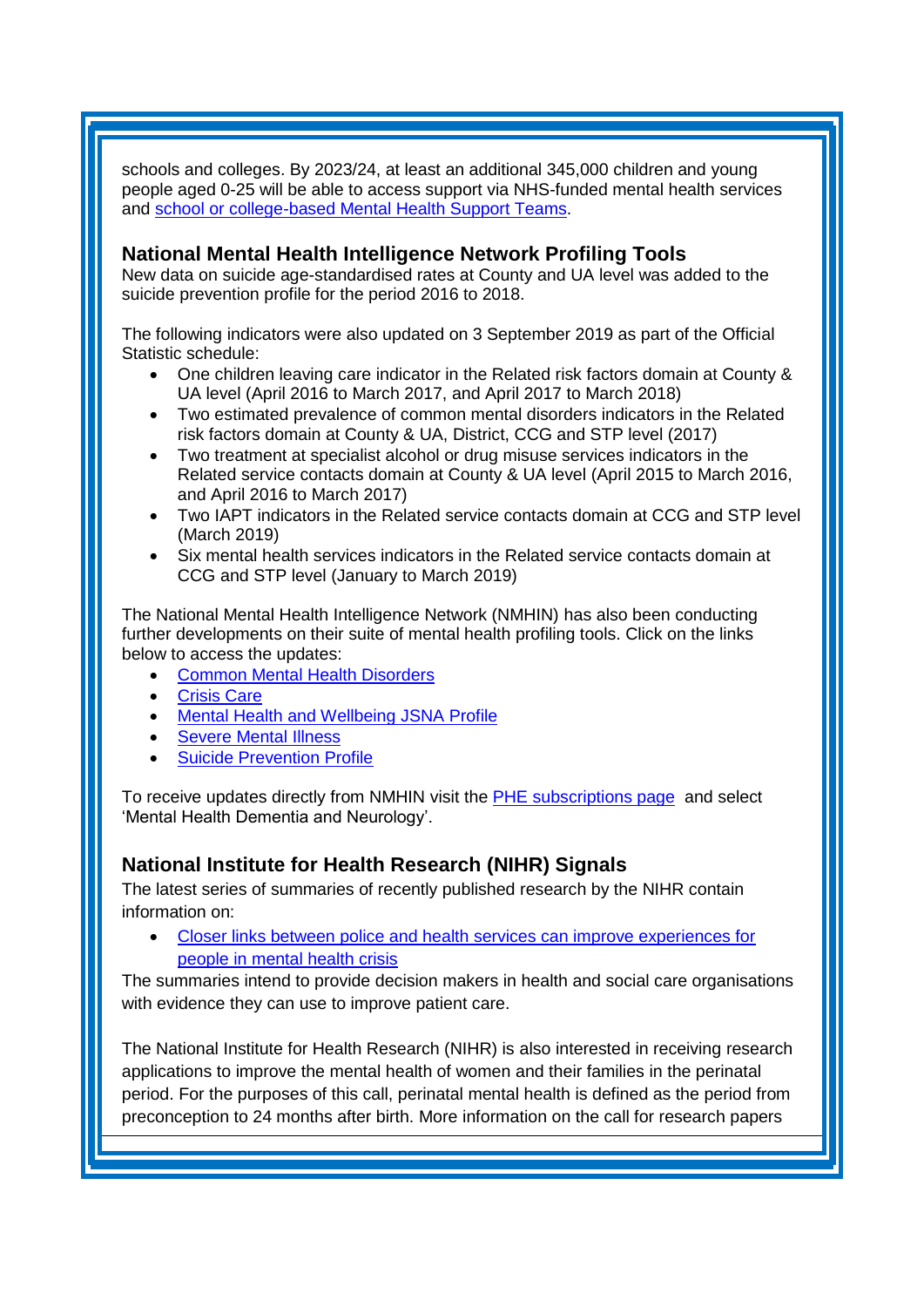can be found [here.](https://www.nihr.ac.uk/documents/1994-perinatal-mental-health-commissioning-brief/21519) The closing date for applications is 1pm on 27 November 2019.

## **NICE Consultations and Shared Learning**

NICE is consulting on the following:

- [Community pharmacies: promoting health and wellbeing: topic](https://www.nice.org.uk/guidance/indevelopment/gid-qs10115/consultation/html-content-2)  [engagement.](https://www.nice.org.uk/guidance/indevelopment/gid-qs10115/consultation/html-content-2) Closing date for comments: Wednesday 2 October 2019.
- Violence and aggression: short-term management in mental health, health and [community setting: surveillance consultation.](https://www.nice.org.uk/guidance/ng10/consultation/html-content) Closing date for comments: 2 October 2019.

NICE have published the following case study:

• [Benzodiazepine/Hypnotics de-prescribing](https://www.nice.org.uk/sharedlearning/benzodiazepine-hypnotics-deprescribing)

The case study illustrates how NICE guidance has been implemented and has been added to the NICE Shared Learning website.

NICE has published the following outcomes from Quality Standard reviews:

• QS189: [Suicide prevention](https://www.nice.org.uk/guidance/qs189)

NICE has also published the following updated Clinical Guideline:

• NG87: [Attention deficit hyperactivity disorder: diagnosis and management](https://www.nice.org.uk/guidance/ng87)

NICE has also published the following MedTech Innovation Briefing:

• MIB193: [Alpha-Stim AID for anxiety](https://www.nice.org.uk/advice/mib193)

### **Mental Health Reports, Resources and Research**

The Association of Directors of Public Health Yorkshire and Humber Problem Gambling Working Group has published [Public health framework for gambling related harm](https://www.yhphnetwork.co.uk/news/new-public-health-framework-for-gambling-related-harm-reduction-published/)  [reduction.](https://www.yhphnetwork.co.uk/news/new-public-health-framework-for-gambling-related-harm-reduction-published/) This framework offers a menu of possible interventions to reduce gambling related harm.

The Centre for Mental Health has published Social care funding and mental [health.](https://www.centreformentalhealth.org.uk/social-care-funding-and-mental-health) This policy briefing explores what a fair and sustainable funding settlement for social care needs to look like in order to deliver parity of esteem for mental health and sufficient funding to support people of working age as well as those in later life.

Health Education England e-Learning for Healthcare (e-LfH) has worked with Public Health England to launch five new sessions as part of the [All Our Health e-learning](https://www.e-lfh.org.uk/8864-2/)  [programme.](https://www.e-lfh.org.uk/8864-2/) All Our Health aims to improve the knowledge, confidence and skills of health and care professionals in preventing illness, protecting health and promoting wellbeing and one of the five new topics covers mental health and wellbeing.

The Healthcare Quality Improvement Partnership has published [Mental healthcare in](https://www.hqip.org.uk/resource/mental-healthcare-in-young-people-and-young-adults/#.XXtdsfBKhaQ)  [young people and young adults.](https://www.hqip.org.uk/resource/mental-healthcare-in-young-people-and-young-adults/#.XXtdsfBKhaQ) This review looks in detail at the mental healthcare provided to young people from the unique perspective of the overlap between physical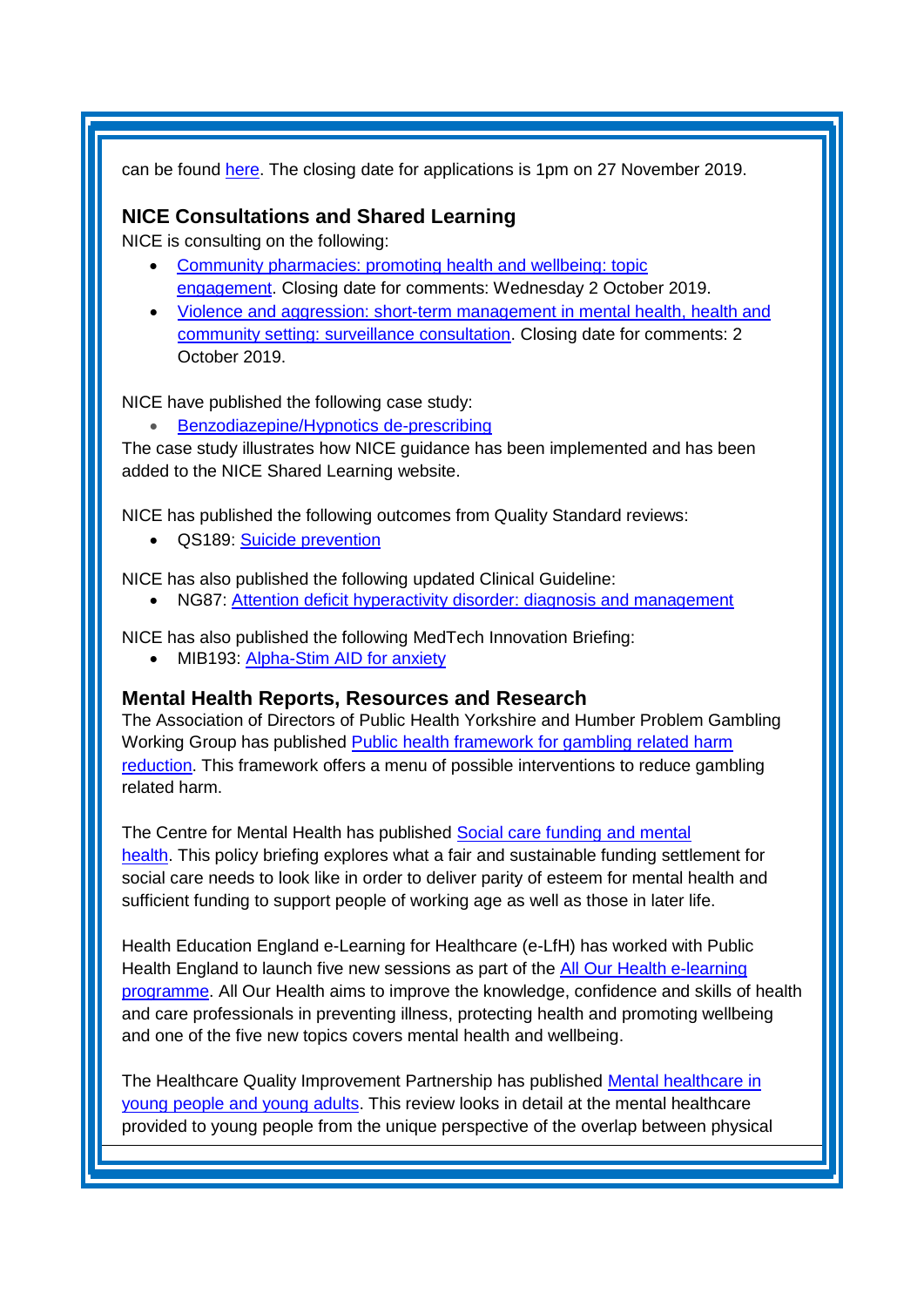and mental healthcare, the quality of physical and mental healthcare provided and how patients with mental health conditions use healthcare services. The aim of this study was to identify areas of care that can be improved for all patients aged between 11 and 25 years.

The Healthcare Quality Improvement Partnership has published [National Maternity and](https://www.hqip.org.uk/resource/national-maternity-and-perinatal-audit-nmpa-clinical-report-2019/#.XYCmL_BKhaR)  [Perinatal Audit Clinical Report 2019.](https://www.hqip.org.uk/resource/national-maternity-and-perinatal-audit-nmpa-clinical-report-2019/#.XYCmL_BKhaR) This report presents measures of maternity and perinatal care based on births in English, Welsh and Scottish NHS services between 1 April 2016 and 31 March 2017. The report also provides contextual information describing the characteristics of women and babies cared for by NHS maternity services during this time period.

Healthwatch has published [Mental health and the journey to parenthood.](https://www.healthwatch.co.uk/report/2019-09-09/mental-health-and-journey-parenthood) This report shares what parents have said about their experiences of mental health problems during and after pregnancy and calls on services to give people more opportunities to talk about their mental wellbeing.

The King's Fund has published a position papers setting out their views on major issues in health care, including [Mental Health.](https://www.kingsfund.org.uk/projects/positions/mental-health)

The National Autistic Society has published [The Autism Act, 10 years on: a report from](https://www.autism.org.uk/~/media/nas/get-involved/media-centre/newsdocs/nas_appga_report_september_2019.ashx?la=en-gb)  [the All Party Parliamentary Group on Autism on understanding, services and support](https://www.autism.org.uk/~/media/nas/get-involved/media-centre/newsdocs/nas_appga_report_september_2019.ashx?la=en-gb)  [for autistic people and their families in England.](https://www.autism.org.uk/~/media/nas/get-involved/media-centre/newsdocs/nas_appga_report_september_2019.ashx?la=en-gb) This report is the result of a wideranging inquiry across all the areas the autism strategy covers and the issues that matter most to autistic people and their families. The Act has led to welcome improvements in some areas of support and there has been an increasing recognition of autism among commissioners and the public. However, there is still considerable unmet need.

NHS Confederation has published [Five funding priorities for the NHS.](https://www.nhsconfed.org/resources/2019/09/five-funding-priorities-for-health) Ahead of the 2019 Spending Review, this briefing sets out what the NHS Confederation believe to be the key funding priorities for the NHS which are: workforce, capital investment, social care, public health and mental health.

NHS England has produced a [Social prescribing link worker welcome pack.](https://www.england.nhs.uk/publication/social-prescribing-link-worker-welcome-pack/) The welcome pack includes useful information to help link workers in primary care networks find out more about their role and what support is available.

#### <span id="page-5-0"></span>**Mental Health Statistics**

The following statistics have recently been released please click on the links to review further:

<span id="page-5-1"></span>**[Learning Disability Services Monthly Statistics:](https://digital.nhs.uk/data-and-information/publications/statistical/learning-disability-services-statistics/at-august-2019-mhsds-june-2019-final) August 2019, MHSDS: June** 2019 Final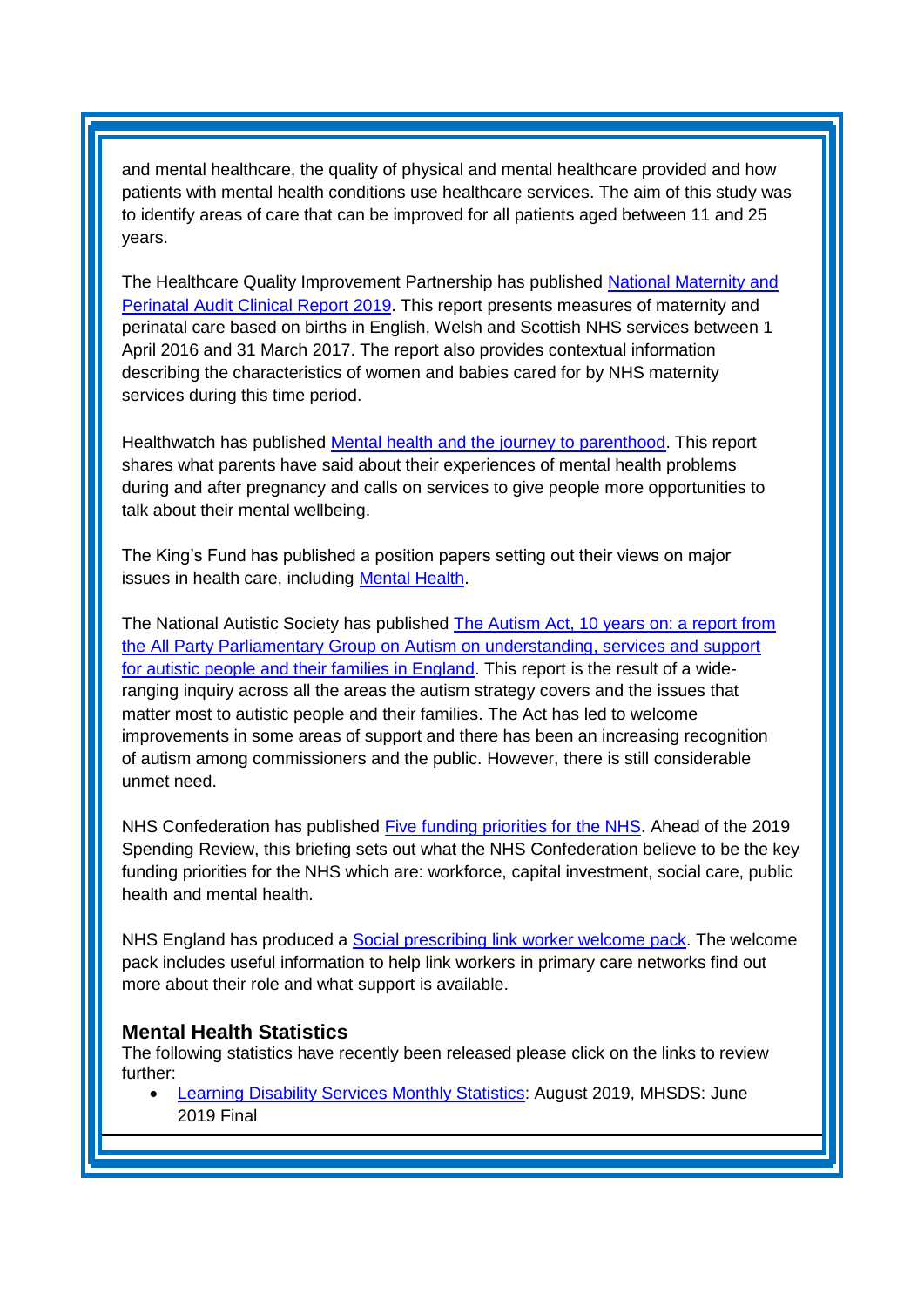- [Mental Health Services Monthly Statistics:](https://digital.nhs.uk/data-and-information/publications/statistical/mental-health-services-monthly-statistics/final-june-provisional-july-2019) Final June, Provisional July 2019
- [Mental Health Early Intervention in Psychosis:](https://www.gov.uk/government/statistics/mental-health-early-intervention-in-psychosis-for-july-2019--2) July 2019
- [Out of Area Placements in Mental Health Services:](https://digital.nhs.uk/data-and-information/publications/statistical/out-of-area-placements-in-mental-health-services/june-2019) June 2019
- [Psychological Therapies: reports on the use of IAPT services, England:](https://digital.nhs.uk/data-and-information/publications/statistical/psychological-therapies-report-on-the-use-of-iapt-services/june-2019-final-including-reports-on-the-iapt-pilots-and-quarter-1-2019-20-data) June 2019 final including reports on the IAPT pilots and Quarter 1 2019-20 data
- [Suicide prevention profile:](https://www.gov.uk/government/statistics/suicide-prevention-profile-september-2019-update) September 2019 update
- [Suicides in the UK:](https://www.gov.uk/government/statistics/suicides-in-the-uk-2018-registrations) 2018 registrations
- Quarterly [suicide death registrations in England:](https://www.gov.uk/government/statistics/quarterly-suicide-death-registrations-in-england-2001-to-2018-registrations-and-2019-provisional-data) 2001 to 2018 registrations and 2019 provisional data

## **Dates for your Diary**

### **Yorkshire and the Humber Mental Health Network Events:**

- Tuesday 15 October 2019, 09:45-15:30, **Yorkshire and the Humber Senior PWP Network**, Leeds. To book your place click [here.](https://www.eventbrite.co.uk/e/yorkshire-and-the-humber-senior-pwp-network-tickets-69182076453)
- Wednesday 23 October 2019, 09:30-16:00, **Yorkshire and the Humber Crisis and Liaison Network**, Cedar Court Hotel, Wakefield. To book your place click [here.](https://www.eventbrite.co.uk/e/yorkshire-and-the-humber-crisis-and-liaison-mental-health-network-meeting-tickets-65170023294)
- Wednesday 6 November 2019, 09:45-15:45, **Yorkshire and the Humber IAPT Providers' Network**, Leeds. To book your place click [here.](https://www.eventbrite.co.uk/e/yorkshire-and-the-humber-iapt-providers-network-tickets-69181406449)

#### **Other Events:**

• **SafeTALK Course**, which aims to teach participants four basic steps to recognise if someone is having thoughts of suicide and how to connect them with resources that can help. Available on various dates throughout 2019.

#### **For further information, and to check course availability, email: [wdu@york.gov.uk](mailto:wdu@york.gov.uk) or visit the website [here.](http://www.yorkworkforcedevelopment.org.uk/)**

- Monday 14 October 2019, 09:00-17:00, **Improving Mental Health Crisis Care**, London. To book your place click [here.](https://www.healthcareconferencesuk.co.uk/conferences-masterclasses/improving-mental-health-crisis-care?utm_medium=email&utm_source=HCUKkt&utm_campaign=MentalCrisis1019) NB: There is a cost to attend this event.
- Friday 8 November 2019, 09:00-17:00, **Improving Perinatal Mental Health Crisis Services**, London. To book your place click [here.](https://www.healthcareconferencesuk.co.uk/event/1437/book) NB: There is a cost to attend this event.
- Tuesday 26 November 2019, 09:00-17:00, **Safeguarding Students: Addressing Mental Health Needs Conference**, Manchester Conference Centre, Manchester. To book your place click [here.](https://www.openforumevents.co.uk/events/2019/safeguarding-students-addressing-mental-health-needs/#book?utm_source=OFE+S3+SSMH+WC+01.07.2019+4+NHS&utm_medium=email&utm_campaign=OFE+S3+SSMH+WC+01.07.2019) NB: There is a cost to attend this event.
- Thursday 5 December 2019, 09:00-17:00, **Media and Mental Health: Delivering a Duty of Care**, Manchester. To book your place click [here.](https://www.openforumevents.co.uk/events/2019/media-mental-health-delivering-a-duty-of-care/#book?utm_source=OFE+S3+MMH19+WC+19.08.2019+4+NHS&utm_medium=email&utm_campaign=OFE+S3+MMH19+WC+19.08.2019) NB: There is a cost to attend this event.